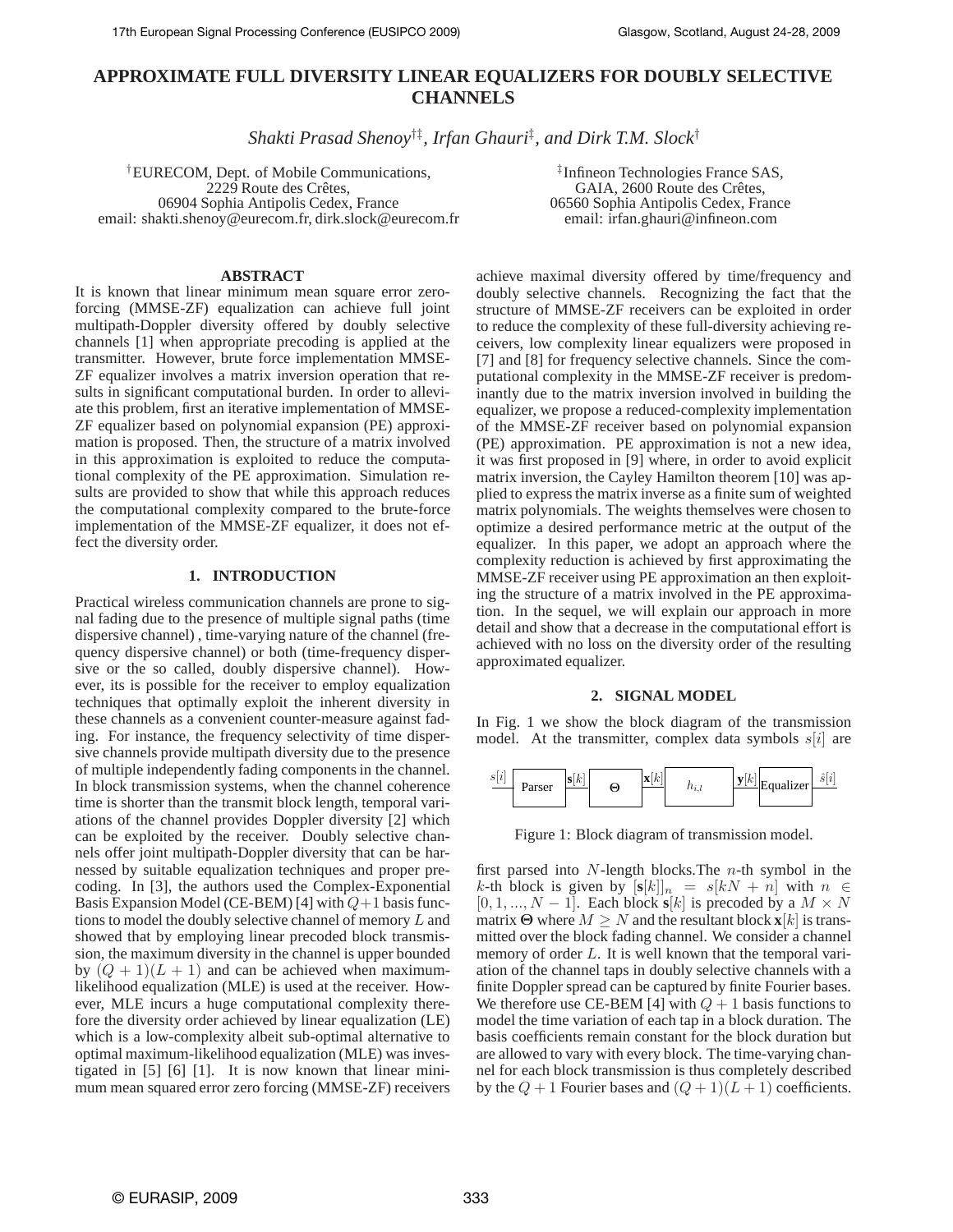In general Q is chosen such that  $Q = 2[f_{max}MT_s]$  where  $1/T_s$  is the sampling frequency and  $f_{max}$  is the Doppler spread of the channel. The coefficients themselves are assumed to be zero-mean complex i.i.d Gaussian random variables. Using  $i$  as the discrete time (sample) index, we can represent the  $l$ -th tap of the channel in the  $k$ -th block

$$
h_{i,l} = \sum_{q=0}^{Q} h_q(k,l) e^{j2\pi f_q i},
$$

 $l \in [0, L], f_q = (q - Q/2)/M$ . The corresponding receive signal is formed by collecting  $M$  samples at the receiver to form  $y[k] = [y(kM + 0), y(kM + 1), \dots, y(kM + M -$ 1)]<sup>T</sup>. When  $M \ge L$ , this block transmission system can be represented in matrix-vector notation as [3]

$$
\mathbf{y}[k] = \mathbf{H}_{ds}[k;0]\mathbf{\Theta}\mathbf{s}[k] + \mathbf{H}_{ds}[k;1]\mathbf{\Theta}\mathbf{s}[k-1] + \mathbf{v}[k], \quad (1)
$$

where  $\mathbf{v}[k]$  is a AWGN vector whose entries have zeromean and variance  $\sigma_v^2$  and is defined in the same way as  $y[k]$ .  $H_{ds}[k;0]$  and  $H_{ds}[k;1]$  are  $M \times M$  matrices whose entries are given by  $[\mathbf{H}_{ds}[k;t]]_{r,s} = h_{(kM+r,tM+r-s)}$ with  $t \in [0, 1], r, s \in [0, ..., M - 1]$ . Defining  $\mathbf{D}[f_q]$ as a diagonal matrix whose diagonal entries are given by  $[\mathbf{D}[f_q]]_{m,m} = e^{j2\pi f_q m}, m \in [0,1,...,M-1]$ , and further defining  $[\mathbf{H}_q[k;t]]_{r,s} = h_q(k, tM + r - s)$  as Toeplitz matrices formed of BEM coefficients, it is straightforward to represent Eq. (1) as

$$
\mathbf{y}[k] = \sum_{t=0}^{1} \sum_{q=0}^{Q} \mathbf{D}[f_q] \mathbf{H}_q[k; t] \mathbf{\Theta} \mathbf{s}[k-t] + \mathbf{v}[k], \quad (2)
$$

## **3. PRECODED TRANSMISSION IN DOUBLY SELECTIVE CHANNELS**

The precoding matrix Θ considered here is given by

$$
\Theta = \mathbf{F}_{P+Q}^H \mathbf{T}_1 \otimes \mathbf{T}_2.
$$

where  $\otimes$  represents the Kronecker product of matrices,  $\mathbf{F}_{P+Q}$ is a  $(P + Q)$ -point DFT matrix,  $\mathbf{T}_1 = [\mathbf{I}_P \ \mathbf{0}_{P \times Q}]^T$ ,  $\mathbf{T}_2 =$  $[\mathbf{I}_K \ \dot{\mathbf{0}}_{K \times L}]^T$ . P and K are chosen such that  $\hat{M} = (\hat{P} + \hat{P})^T$  $Q(K+L)$  and  $N = PK$ . This precoder was proposed in [3] and was shown to enable diversity order of  $(Q + 1)(L + 1)$ for ML receivers in doubly selective channels. When this precoder is applied at the transmitter, the received signal can be represented as

$$
\mathbf{y}[k] = (\mathbf{F}_{P+Q}^{H} \otimes \mathbf{I}_{K+L}) \mathbf{H}[k] \mathbf{s}[k] + \mathbf{v}[k],
$$
 (3)

where  $\mathbf{H}[k]$  is given by (see Sec. 7 for derivation).

$$
\mathbf{H}[k] = \sum_{q=0}^{Q} (\mathbf{J}_{P+Q}[q] \mathbf{T}_1) \otimes (\mathbf{D}_{K+L}[f_q] \widetilde{\mathbf{H}}_q[k;0] \mathbf{T}_2).
$$
 (4)

In the following we will drop the block index  $k$  in the interest of simplifying notations. For this scheme, it was shown in [1] that MMSE-ZF equalization collects full diversity offered by the channel. In other words, the slope of the outage probability curve of the MMSE-ZF receiver in the high-SNR regime is  $(Q+1)(L+1)$ . This being the case, it is of interest to explore the possibility of lowering the complexity of such a receiver since brute-force implementation of the MMSE-ZF receiver involves the computation of the matrix inverse  $(\mathbf{H}^{H}\mathbf{H})^{-1}$  which is computationally expensive.

## **4. POLYNOMIAL EXPANSION APPROXIMATION FOR LE IN DOUBLY SELECTIVE CHANNELS**

In order to reduce the above mentioned computational cost, we propose here a reduced complexity implementation of the MMSE-ZF equalizer for doubly selective channels. We start with an alternative representation of the received signal in Eq. (3)

$$
\mathbf{y} = \mathbf{H}_{tv} \boldsymbol{\Theta} \mathbf{s} + \mathbf{v},
$$

where  $\mathbf{H}_{tv}$  represents the channel matrix in the time-domain and can in turn be represented as the sum of two matrices

$$
\mathbf{H}_{tv} = \mathbf{H}_{\kappa} + \mathbf{H}_{\nu},
$$
\n
$$
\mathbf{H}_{\kappa} = \sum_{q=0}^{Q} (\mathbf{D}_{P+Q}[f_q(K+L)] \otimes e^{j\bar{\omega}_q} \widetilde{\mathbf{H}}_q),
$$
\n
$$
\mathbf{H}_{\nu} = (\mathbf{D}_{P+Q}[f_q(K+L)] \otimes (\mathbf{D}_{K+L}[f_q] - e^{j\bar{\omega}_q} \mathbf{I}_{K+L}) \widetilde{\mathbf{H}}_q).
$$

 $\bar{\omega}_q = \omega_q (K + L - 1)/2$ . Representing the received signal in this form allows us to iteratively estimate the transmit symbol vector**s**. The symbol estimate after the m-th iteration is given by

$$
\widehat{\mathbf{s}}^{(m)} = (\mathbf{H}_{\kappa} \Theta)^{\dagger} (\mathbf{y} - \mathbf{H}_{\nu} \Theta \widehat{\mathbf{s}}^{(m-1)}).
$$
 (5)

where the superscript † represents the Moore-Penrose pseudo-inverse. From Eq. (5), we can derive the signal to interference noise ratio (SINR) expression for the  $n$ -th symbol of the symbol estimate  $\hat{\mathbf{s}}^{(m)}$  as

$$
\text{SINR}_n = \frac{\rho[\mathbf{G}_s \mathbf{G}_s^H]_{n,n}}{\rho \bar{\mathbf{g}} \bar{\mathbf{g}}^H + [\mathbf{G}_v \mathbf{G}_v^H]_{n,n}},\tag{6}
$$

where  $\rho$  is the signal to noise ratio (SNR) and  $\bar{g}$  is the *n*-th row of  $\mathbf{G}_s$  without the element  $[\mathbf{G}]_{n,n}$  and

$$
\begin{array}{rcl}\n\mathbf{G}_s & = & \mathbf{I} + (-1)^m ((\mathbf{H}_\kappa \Theta)^\dagger \mathbf{H}_\nu \Theta)^{m+1}, \\
\mathbf{G}_v & = & (\sum_{k=0}^m (-1)^k ((\mathbf{H}_\kappa \Theta)^\dagger \mathbf{H}_\nu \Theta)^k)(\mathbf{H}_\kappa \Theta)^\dagger.\n\end{array}
$$

Alternatively, it is possible to envisage a polynomial expansion approximation for the MMSE-ZF receiver that minimizes the mean squared error at the receiver. In this case, the symbol vector estimate after  $m$  iterations is given by

$$
\widehat{\widehat{\mathbf{s}}}^{(m)} = \sum_{k=0}^{m} \mathbf{\Lambda}_k \mathbf{R}^k \mathbf{z}.
$$
 (7)

where

$$
\mathbf{R} = -(\mathbf{H}_{\kappa} \boldsymbol{\Theta})^{\dagger} \mathbf{H}_{\nu} \boldsymbol{\Theta}, \qquad \mathbf{z} = (\mathbf{H}_{\kappa} \boldsymbol{\Theta})^{\dagger} \mathbf{y},
$$

and the diagonal scale factor matrices  $\Lambda_k$  of order N are estimated by plugging in the expression for  $\hat{\hat{\mathbf{s}}}^{(m)}$  in Eq. (7) in the LMMSE criterion

$$
\mathbf{\Lambda}_{k}^{\text{opt}} = \arg\min_{\mathbf{\Lambda}_{k}:k\in\{0,1,m\}} E \|\mathbf{s} - \widehat{\widetilde{\mathbf{s}}}^{\text{min}}\|^{2}.
$$
 (8)

Note that Eq. (5) corresponds to the special case of Eq. (8) where the diagonal elements of all  $\Lambda_k$  are unity. Another special case of Eq. (8) where the diagonal matrices  $\Lambda_k$  are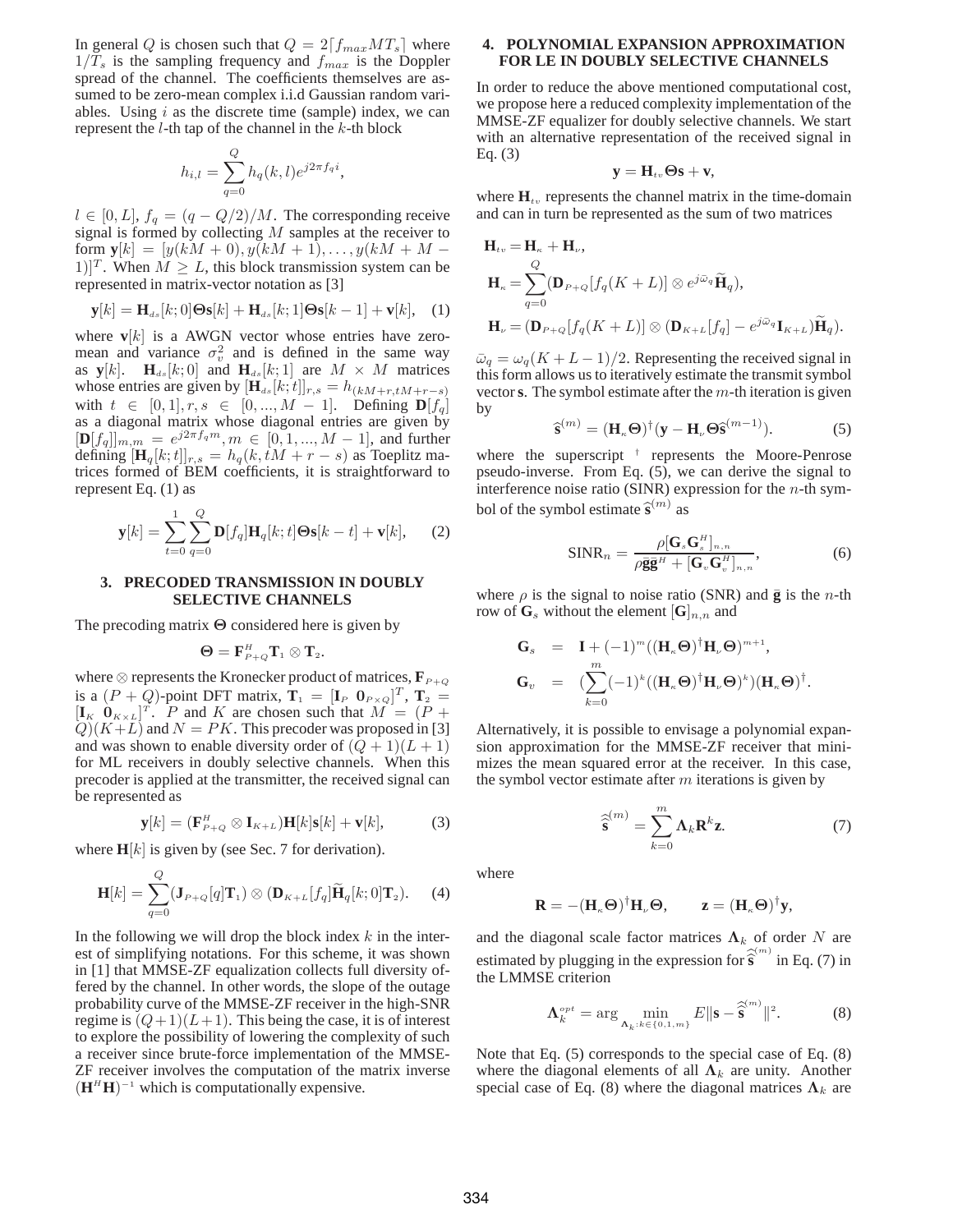reduced to scalar weighting coefficients  $\lambda_k$  are addressed before (for instance in [9]). Let  $\lambda_{n,k} = [\Lambda_k]_{n,n}$  and  $\lambda_n = [\lambda_{n,0}, \cdots, \lambda_{n,m}]$  then Eq. (8) can be solved by finding the optimum  $\lambda_n^{\text{opt}}$  separately for each transmit symbol  $n \in \{0, 1, \dots, N - 1\}$  in the symbol vector **s** as

$$
\lambda_n^{\tiny{opt}} = \arg\min_{\lambda} E[s[n] - \lambda_n \mathbf{q}[n]]^2. \tag{9}
$$

 $\mathbf{q}[n] = [w_0[n] \; w_1[n] \; \cdots \; w_m[n]]^T$  and  $w_m[n]$  are elements of  $w_m = \mathbf{R}^m \mathbf{z}$ . Once the N vectors corresponding to  $\lambda_n^{opt}$ are obtained the diagonal matrices  $\Lambda_k$  are formed and substituted in Eq. (7) to get the symbol estimate. The SINR at the output of this equalizer is given by

$$
\text{SINR}_{n}^{MMSE-PE} = \frac{\rho[\mathcal{G}_{s}\mathcal{G}_{s}^{H}]_{n,n}}{\rho\bar{g}\bar{g}^{H} + [\mathcal{G}_{v}\mathcal{G}_{v}^{H}]_{n,n}},\qquad(10)
$$

where  $\bar{g}$  is now the n-th row of  $\mathcal{G}_s$  without the element  $[\mathcal{G}]_{n,n}$ and

$$
\begin{array}{rcl} \mathcal{G}_s & = & \sum_{k=0}^m \mathbf{\Lambda}_k \mathbf{R}^k (\mathbf{I} + (\mathbf{H}_\kappa \boldsymbol{\Theta})^\dagger \mathbf{H}_\nu \boldsymbol{\Theta}), \\ \mathcal{G}_v & = & \sum_{k=0}^m \mathbf{\Lambda}_k \mathbf{R}^k (\mathbf{H}_\kappa \boldsymbol{\Theta})^\dagger. \end{array}
$$

Since both Eq. (7) and Eq. (5) require the calculation of the pseudo-inverse  $(\mathbf{H}_{k} \mathbf{\Theta})^{\dagger}$  we now focus our attention to reducing the complexity of the matrix inversion that needs to be performed in order to obtain  $(\mathbf{H}_{\kappa} \Theta)^{\dagger}$ . Notice that  $\mathbf{H}_{\kappa} \Theta$ can be factored as shown in (12) where we replace the blockcirculant-with-Toeplitz-blocks (BCTB) matrix in (11) with a block-circulant-with-circulant-blocks matrix (BCCB). i.e.,

$$
\mathbf{H}_{BCCB} = \sum_{q=0}^{Q} (\mathbf{J}_{P+Q}[q] \otimes e^{j\bar{\omega}_q} \mathbf{H}_q^c).
$$

where  $\mathbf{H}_q^c$  is a circulant matrix whose first column is the same as the first column of  $H_q$ , This allows us to take advantage of the fact that  $\mathbf{H}_{BCCB}$  is diagonalizable as

$$
\mathcal{D} = (\mathbf{F}_{P+Q}^H \otimes \mathbf{F}_{K+L}^H) \mathbf{H}_{BCCB} (\mathbf{F}_{P+Q} \otimes \mathbf{F}_{K+L}),
$$

Now plugging this into (12) we have

$$
\mathbf{H}_{\kappa}\mathbf{\Theta}=(\mathbf{I}_{P+Q}\otimes\mathbf{F}_{K+L})\mathcal{D}\mathbf{\Theta}_F.
$$

where  $\mathbf{\Theta}_F = (\mathbf{I}_{P+Q} \otimes \mathbf{F}_{K+L}^H) \mathbf{\Theta}$  which in turn leads us to

$$
(\mathbf{H}_{\kappa} \mathbf{\Theta})^{\dagger} = (\mathcal{D} \mathbf{\Theta}_F)^{\dagger} (\mathbf{I}_{P+Q} \otimes \mathbf{F}_{K+L})^H.
$$
 (13)

The problem of computing  $(\mathbf{H}_{k} \Theta)^{\dagger}$  is thus reduced to the problem of computing  $(D\Theta_F)^{\dagger}$ . This can be accomplished by formulating the problem of computing the pseudo-inverse as that of finding the  $N \times (M - N)$  matrix  $\Xi$  that corresponds to the solution of the minimization problem [7]

$$
\arg\min_{\Xi} \operatorname{Tr}\{(\Theta_F^{\dagger}\mathcal{D}^{-1}+\Xi\Theta_{\mathcal{N},F}\mathcal{D}^{-1})^H(\Theta_F^{\dagger}\mathcal{D}^{-1}+\Xi\Theta_{\mathcal{N},F}\mathcal{D}^{-1})\}
$$
\n(14)

where  $\Theta_{\mathcal{N},F} = \mathcal{N}(\Theta^H)$ , and  $\mathcal{N}(.)$  denotes the null space of a matrix. The solution to Eq. (14) allows us to compute  $(\mathcal{D}\Theta_F)^\dagger$  as

$$
\Theta_F^{\dagger} \mathcal{D}^{-1} [\mathbf{I} - \mathcal{D}^{-H} \Theta_{\mathcal{N},F} (\Theta_{\mathcal{N},F}^H \mathcal{D}^{-1} \mathcal{D}^{-H} \Theta_{\mathcal{N},F})^{-1} \Theta_{\mathcal{N},F}^H \mathcal{D}^{-1}]
$$
\n(15)

which involves inversion of a matrix of dimension  $M - N$ in place of inversion of matrix of dimension  $M$  in the bruteforce approach. Moreover,  $\mathbf{\Theta}^{\dagger}_{F}$  is only dependent on the precoding matrix hence it can also be precomputed and used across blocks.

#### **4.1 Optimization of transmission parameters**

The reduction in computational complexity of  $(\mathbf{H}_{\kappa} \boldsymbol{\Theta})^{\dagger}$  using Eq. (15) is related to the redundancy in the transmit block (i.e.,  $M - N$ ). One can therefore optimize the transmission parameters  $P, Q, K, L$  to reduce the computational complexity of overall PE approximation of the MMSE-ZF equalizer. Such an optimization has to take into account the interrelations of the transmission parameters. For a fixed  $f_{max}$ and  $T_s$ , we know that L is fixed but Q increases proportionally to M due to the fact that  $\alpha = Q/M$  is fixed due to the relation  $Q = 2[f_{max}MT_s]$ . This also implies that the available diversity at the receiver increases with M

#### **5. NUMERICAL RESULTS**

In this section we provide simulation results to show that the approximation for the MMSE-ZF equalizer proposed in the paper does not entail any loss in terms of the diversity order collected by the receiver. It is well accepted that the slope of the outage probability curve in the high SNR regime provides an accurate estimate of the diversity order of a receiver. The outage probability curve was plotted by computing the post-equalization SINR (SNR for the case of brute for MMSE-ZF equalizer) for the symbol index  $n$  corresponding to  $[N/2]$  since it suffers the maximum inter-symbolinterference within the block. Monte-Carlo simulations were carried out for a fixed transmission rate for different SNR points. For the brute-force implementation of the MMSE-ZF receiver, the post-equalization SNR for an arbitrary symbol index n in the symbol block **s** is given by

$$
\text{SNR}_n = \frac{\rho}{[(\mathbf{H}^H \mathbf{H})^{-1}]_{n,n}},
$$

where **H** represents the equivalent doubly selective channel after precoding and  $\rho$  is the SNR. For the polynomial expansion equalizers, the post-equalization SINR was computed as given by Eq. (6) and Eq. (10). When the post-equalization SINR was below the SNR required to support the fixed transmission rate, the channel was declared to be in outage. The slope of the outage probability curve thus obtained provides an estimate of the diversity order. In addition to this, we compare the slope of the receiver to that of the matched filter bound (MFB) which is known to collect all the available diversity in the channel.

Fig. 2 illustrates the evolution of the diversity order slope achieved against the order of approximation in the polynomial expansion equalizer in Eq. (5). It is seen that the slope flattens out understandably at lower order approximations due to large approximation errors but starts to stabilize at about second order approximation of the equalizer.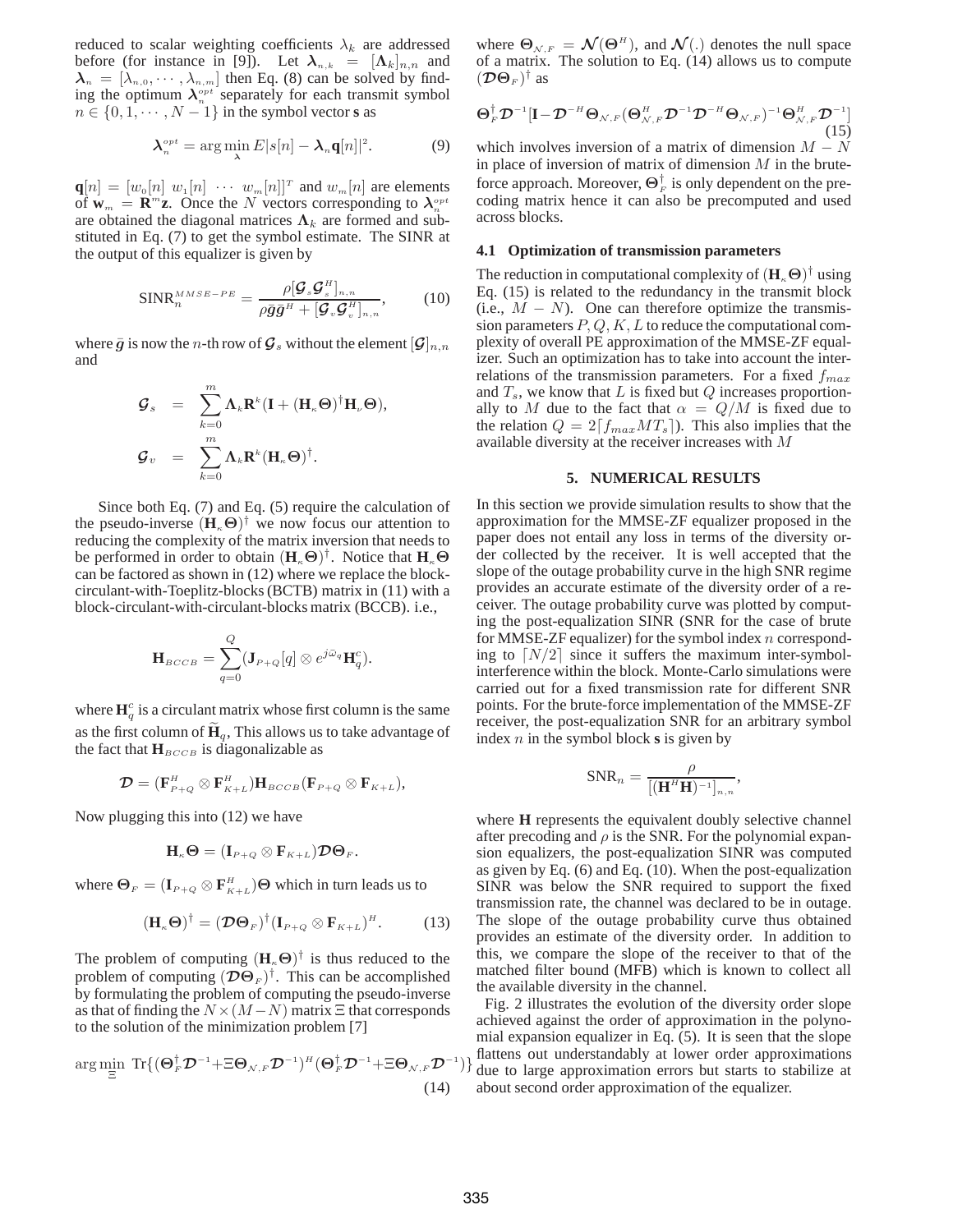$$
\mathbf{H}_{\kappa} \Theta = (\mathbf{F}_{P+Q}^H \otimes \mathbf{I}_{K+L}) \sum_{q=0}^Q (\mathbf{J}_{P+Q}[q] \otimes e^{j\bar{\omega}_q} \mathbf{H}_q) (\mathbf{T}_1 \otimes \mathbf{T}_2), \qquad (11)
$$

$$
\mathbf{H}_{\kappa} \Theta = (\mathbf{F}_{P+Q}^H \otimes \mathbf{I}_{K+L}) \sum_{q=0}^Q (\mathbf{J}_{P+Q}[q] \otimes e^{j\bar{\omega}_q} \mathbf{H}_q^c)(\mathbf{T}_1 \otimes \mathbf{T}_2).
$$
 (12)



Figure 2: Evolution of diversity order for different iterations.



Figure 3: Diversity order of LE approximated by PE.

Fig. 3 shows the comparison of the diversity order of brute-force implementation of the MMSE-ZF equalizer for doubly selective channels for the case of  $Q = 2$  and  $L = 1$ . Observe that the slope of the outage probability curves for both the implementations are the same. The polynomial expansion equalizer has an SNR offset when compared to the brute force implementation which is to be expected since the equalizer is an approximation of the MMSE-ZF receiver however, it succeeds in collecting full diversity offered by the doubly selective channel at relatively low order of approximation. The performance of PE approximation that



Figure 4: Comparison of performance of the two PE approximations.

minimizes the MSE at the receiver Eq. (7) is shown in Fig. 4. We see a significant enhancement in performance for the first order approximation when compared to the PE approximation in Eq. (5). However, for higher orders the the difference in their performance appears negligible.

## **6. CONCLUSIONS**

In this contribution we propose two approximations for the MMSE-ZF equalizer for doubly selective channels. The proposed equalizers are based on polynomial expansion approximation and lead to a decrease in the computational complexity of the equalizer when compared with the brute-force implementation. Simulation results show that such an approximation does not incur a penalty in terms of the diversity order achieved by the approximated equalizers.

#### **7. APPENDIX**

Due to the presence of the zero-padding matrix  $\mathbf{T}_2$ , it can be easily shown that the inter-block-interference component in the received signal is zero, i.e.,  $\mathbf{H}_q[k; 1] \boldsymbol{\Theta} \mathbf{s}[k-1] = 0$ . As a result, the received block in Eq.  $(1)$  can now be represented as

$$
\mathbf{y}[k] = \sum_{q=0}^{Q} \mathbf{D}[f_q] \mathbf{H}_q[k;0] \boldsymbol{\Theta} \mathbf{s}[k] + \mathbf{v}[k], \quad \text{(A1)}
$$

Using standard Kronecker product identities, one can show that

$$
\mathbf{H}_q[k;0]\mathbf{\Theta} = \mathbf{F}_{P+Q}^H \mathbf{T}_1 \otimes \widetilde{\mathbf{H}}_q[k;0]\mathbf{T}_2, \tag{A2}
$$